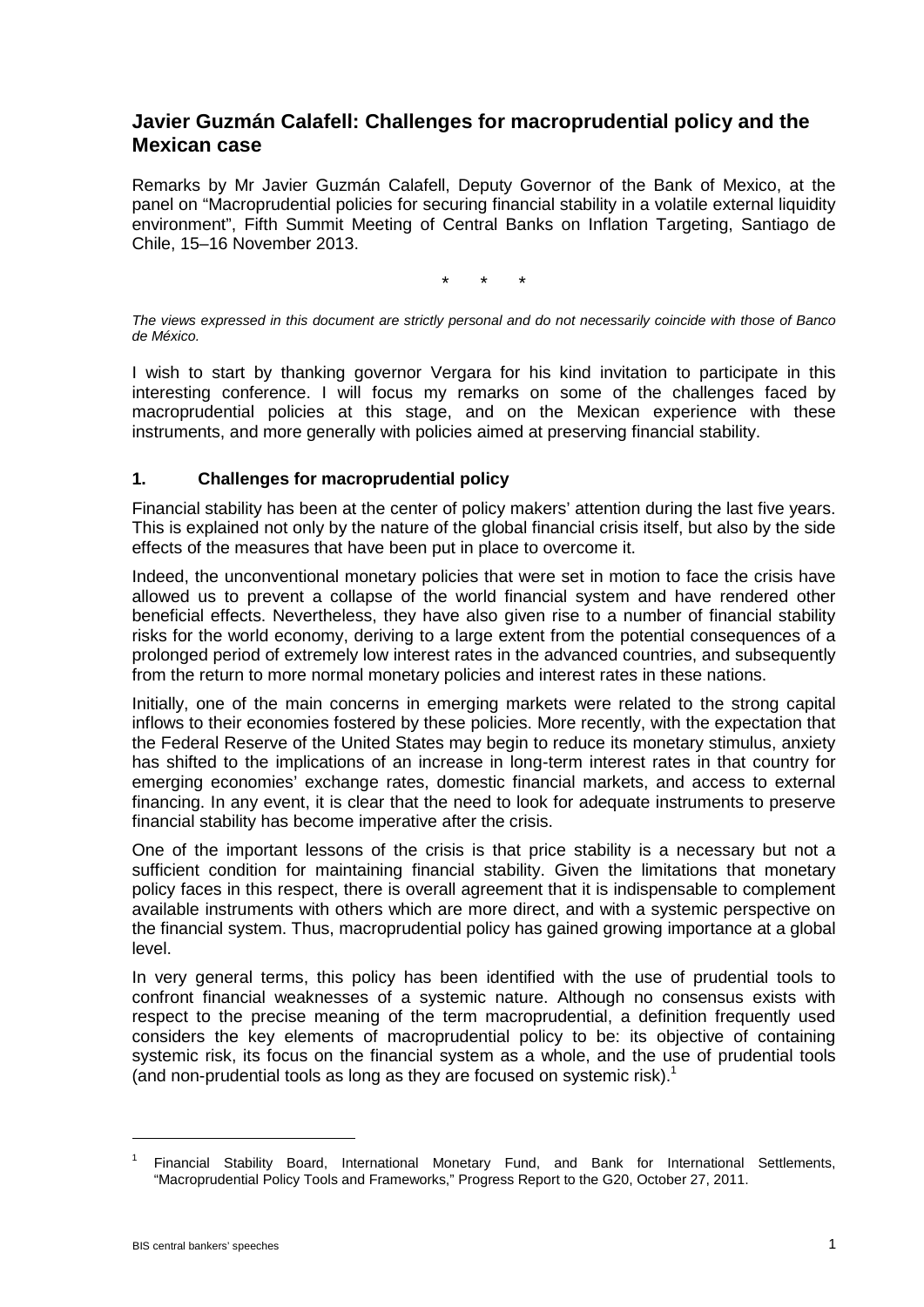The benefits of seeking financial stability through an approach that places greater emphasis on the use of macroprudential tools are clear. However, until recently, the supporting analytical work underpinning macroprudential policy was very limited. Over the last few years, with the importance given to the subject as a result of the crisis, research on the subject has grown rapidly.<sup>2</sup>

Recent literature has identified multiple challenges for the design and implementation of macroprudential policy. Among them, I would like to emphasize the following:

First, it is necessary to have adequate measures of systemic risk. This concept has various dimensions: 1) the time dimension, i.e., the amplification of risk over time through interactions between the financial system and the real economy, or through pro-cyclical factors of microprudential regulation; and 2) the transversal dimension, a result of common risk exposures undertaken by financial institutions, or the contagion of problems in one of them to the rest of the sector.

In this context, part of the research has focused on the measurement of systemic risk on the basis of estimates based on bank balances and other market indicators, early warning indicators, vector autoregressive (VAR) models, and stress tests, among others.<sup>4</sup> At the same time, another line of research has focused on those institutions with systemic importance due to their size or interconnectivity.<sup>5</sup>

Despite these efforts, currently there are no reliable and generally accepted measures of systemic risk. The absence of precise and complete indicators to evaluate risk is not exclusive to the macroprudential arena. However, for the aforementioned reasons, the problem is particularly acute in this case. In other words, the margin for error is high.

Second, the theoretical foundation for macroprudential policy is at an incipient stage and still far from being able to provide the bases required to design integrated policy frameworks in this area. I am referring specifically to the need for a better understanding of the relationship of the financial system with the macro-economy, and to the importance of devising models that capture this relationship adequately.

Until recently, most macroeconomic and monetary models did not explicitly consider the financial system. Various research efforts after the crisis have been oriented toward filling this gap. Thus, for example, financial frictions have been incorporated in DSGE models, the role of bank capital has been studied in monetary policy transmission mechanisms, macroeconomic factors have been incorporated in detailed models of financial intermediation cycles, and the theoretical and empirical aspects of the so-called risk channel of monetary policy have been analyzed (i.e., the mechanisms through which monetary policy decisions can affect the perception of or tolerance to risk).

However, generally accepted theoretical models for the implementation of macroprudential policy do not exist. Therefore, the evaluation of the possible role of these instruments in the containment of systemic risk, as well as the possible costs involved, is much more complex.

<sup>2</sup> See Gabriele Galati and Richhild Moessner, "Macroprudential Policy – A Literature Review", *Journal of Economic Surveys*, 2012.

 $3$  See Stefan Ingves et al., "Central Bank Governance and Financial Stability – A Report by a Study Group", Bank for International Settlements, May 2011.

See Borio, Claudio and Mathias Drehman, "Towards an Operational Framework for Financial Stability: Fuzzy Measurement and its Consequences," Central Banking, Analysis, and Economic Policies Book Series, in: Rodrigo Alfaro (ed.), *Financial Stability, Monetary Policy, and Central Banking*, Ed. 1, Vol. 15, Ch. 4, pp. 63–123, Central Bank of Chile, 2011.

<sup>5</sup> See, for example, Zhou, C., "Are Banks Too Big to Fail? Measuring Systemic Importance of Financial Institutions", *International Journal of Central Banking*, Vol. 6(4):205–250, December 2010.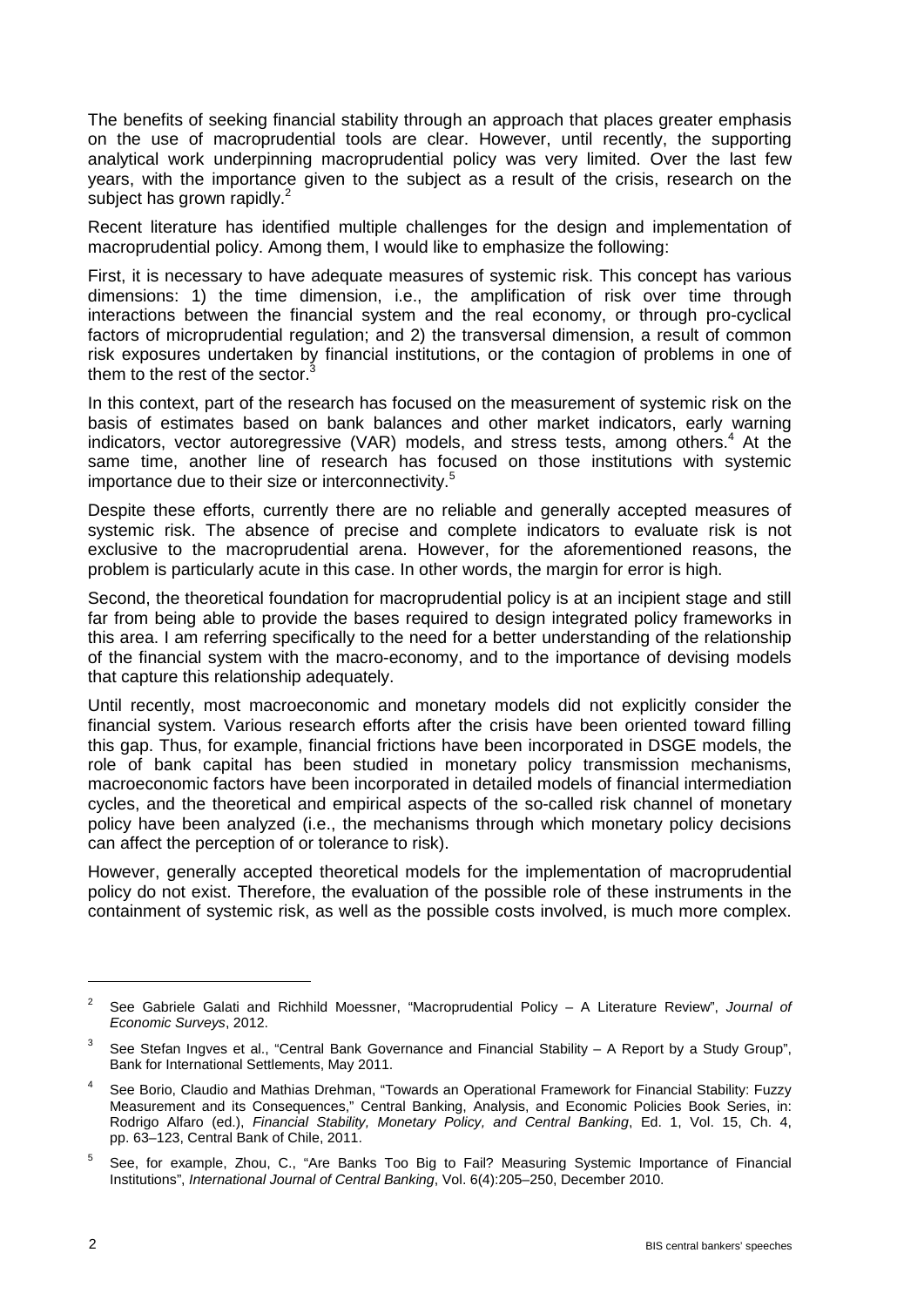Thus, the basis for a deep evaluation of the effectiveness of macroprudential policy is still weak.<sup>6</sup>

Furthermore, in addition to the areas pointed out in the preceding paragraphs, there are numerous other factors on which greater analytical work is required. These include the interactions between distinct macroprudential policies, better indicators for the implementation of these policies, the definition of the right moment to activate or discontinue the corresponding instruments, mechanisms for preventing evasion risks, and appropriate communication policies, among others.

Third, there are interactions between macroprudential policy and other policies that should be carefully taken into account and which, to date, have not been sufficiently analyzed. This is in virtue of the fact that the use of one of these instruments can enter into conflict with, or amplify the effects of, other policy instruments. The most obvious interaction is with monetary policy.

In general, it is to be expected that monetary and macroprudential policies work in a complementary way toward the achievement of their objectives, and thus mutually strengthen one another.<sup>7</sup> However, the possibility of conflict exists. Thus, for example, evidence shows that loose monetary policy can fuel risk taking and excessive leverage, accentuating financial system fragility. On the other hand, the introduction of macroprudendial measures can affect domestic demand in a direction different from that sought by monetary policy.

Thus, mechanisms are needed which permit adequate coordination between monetary and macroprudential policies. In this context, there is growing acceptance of the idea that monetary policy should preserve as its primary objective the control over inflation, and macroprudential policy should adopt a role of greater importance in the alleviation of procyclical and transversal risks in the financial system.<sup>8</sup> On the other hand, it is important to emphasize that macroprudential policy also interacts with other policies (among them, fiscal, microprudential, crisis management and resolution, and competition policies) and that the corresponding implications should be taken into account.<sup>9</sup>

Fourth, empirical evidence on the effectiveness of macroprudential tools is scarce. This is understandable, given the fact that recognition of the important role that macroprudential policy can play in financial stability surfaced only recently, and given the great variety of measures that have been called macroprudential, which makes it hard to compile, homogenize and evaluate the information. Furthermore, the simultaneity with which different macroprudential policies are in some cases applied makes it difficult to isolate the specific effect of a given policy.

The importance of evaluating concrete results is clear, since the effectiveness of macroprudential policies is not assured, in addition to the fact that these tools can have costs or generate distortions. For example, loan-value relationships limit credit risk, but under certain circumstances they can reduce the efficiency of the market in allocating resources, by introducing incentives in favor of, or to the detriment of, a certain sector. In a similar way, dynamic provisioning can overreact to information or premature trends and become a heavy burden for financial institutions.

See Giese, J. et al., "How Could Macroprudential Policy Affect Financial System Resilience and Credit? Lessons from the Literature." The Bank of England, Financial Stability Paper No. 21, May 2013.

<sup>7</sup> See F.S. Mishkin et al., "Macroprudential Policies in Open Emerging Economies," NBER Working Paper Series, Working Paper 17780, January 2012.

See Stijn Claessens et al., "The Interaction of Monetary and Macroprudential Policies," the International Monetary Fund, January 29, 2013.

<sup>&</sup>lt;sup>9</sup> IMF, "Key Aspects of Macroprudential Policies," June 10, 2013.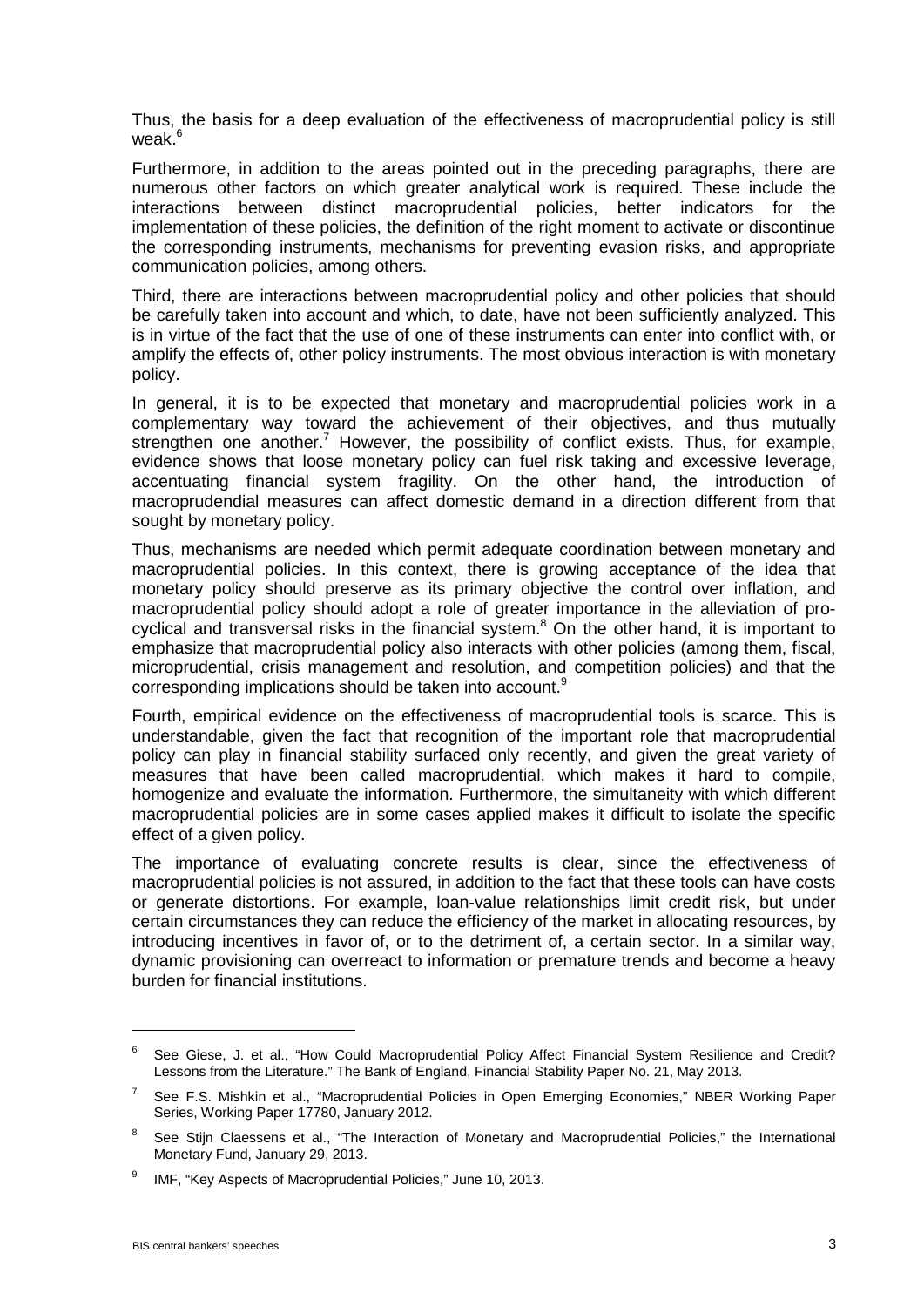Despite the difficulties faced, there have been important efforts aimed at identifying the conditions under which macroprudential policies are likely to be effective in mitigating systemic risk.<sup>10</sup> Most post-crisis studies in this regard have focused on the costs and benefits of these tools from a long-term perspective.<sup>11</sup> More recently, a conceptual framework has been developed to analyze, in addition to the expected costs and benefits, the unintended consequences of the application of these measures.<sup>12</sup> Logically, this is work in progress, and it is still necessary to refine the models as well as the empirical evidence used.

Fifth, it is indispensable to establish adequate institutional arrangements for the design and implementation of macroprudential policies. In general, such institutional arrangements should be effective, in the sense that they enable the corresponding authorities to take preventive action, in a timely and coordinated fashion. Nonetheless, I would like to emphasize that there is no one recipe that works in all cases. In reality, the selection of an adequate arrangement depends on the specific characteristics of each country, including its legal and political context.

Given the above, more than the details of the institutional arrangement, I would emphasize some of the principles which, from my point of view, are essential for the adequate functioning of these kinds of arrangements.

- a) The agencies responsible for macroprudential policy should be given an adequate mandate for complying with this responsibility.
- b) The authorities with this duty should have the information and analytical capability needed to quickly identify when systemic risks surface, and the required tools to face them.
- c) The decision-making process should be transparent and isolated from political or interest groups pressures.
- d) Adequate accountability mechanisms should exist, including among others strict requirements for the supply of information to the public.

It is widely accepted that central banks should play a very important role in these efforts, given their deep analytical and operational experience in macroeconomic and financial subjects, the tight relationship between monetary and macroprudential policies, and the responsibility these institutions have as lenders of last resort.<sup>13</sup> In addition, the empirical evidence shows that there is a negative relationship between the response time of macroprudential policy to developments challenging financial stability, and the involvement of the central bank in institutional arrangements for these policies.<sup>14</sup>

As can be seen, despite the considerable increase in research on macroprudential policy, an enormous effort is still needed to develop adequate foundations for the design and implementation of these policies. Overcoming these challenges is very important given the

<sup>&</sup>lt;sup>10</sup> See, for instance: Lim et al., "Macroprudential Policy: What Instruments and How to Use Them?", IMF Working Paper 11/238. October 2011.

<sup>&</sup>lt;sup>11</sup> See, for example, the Basel Committee on Banking Supervision, "An Assessment of the Long Term Economic Impact of Stronger Capital and Liquidity Requirements," 2010.

<sup>&</sup>lt;sup>12</sup> See Nicolas Arregui et al., "Evaluating the Net Benefits of Macroprudential Policy: A Cookbook", IMF Working Paper WP/13/167, July 2013.

<sup>&</sup>lt;sup>13</sup> See Committee on the Global Financial System, "Operationalizing the Selection and Application of Macroprudential Instruments," CGFS Papers, No. 48, Bank for International Settlements, December 2012; and Erlend W. Nier et al., "Institutional Models for Macroprudential Policy," IMF Staff Discussion Note, November 1, 2011.

<sup>&</sup>lt;sup>14</sup> See Cheng Hoon Lim et al., "The Macroprudential Framework: Policy Responsiveness and Institutional Arrangements." IMF Working Paper, WP/13/166, July 2013.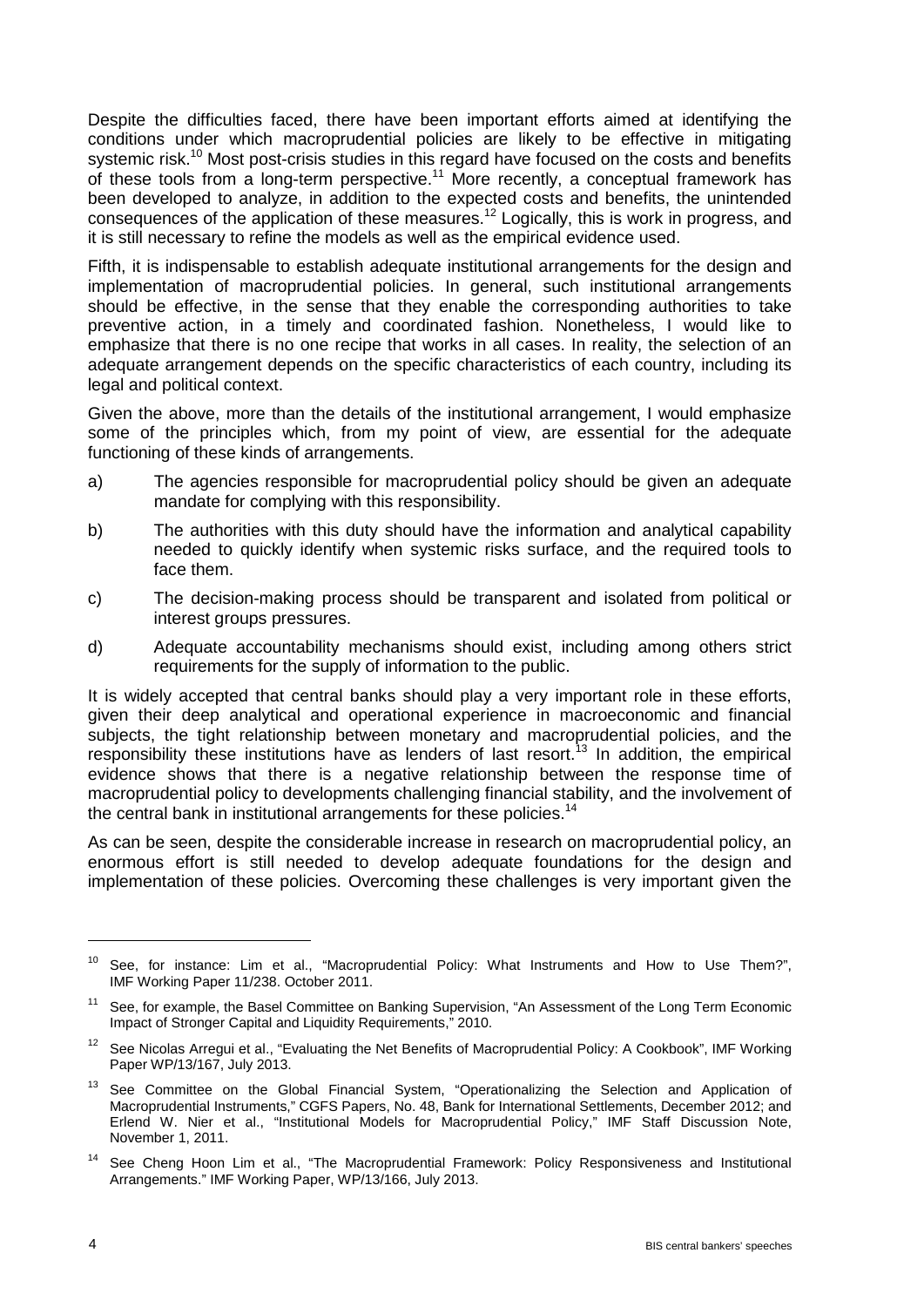current circumstances, since what is under consideration is not only the possibility of a more generalized use of macroprudential policy, but also assigning it a role of much greater importance in the attainment of financial stability both at the domestic and global levels.

Mexico´s recent experience with macroprudential policies and financial stability might help to add some clarity to the issues that surround the use of these instruments.

## **2. The Mexican case**

As in many other countries, the bankruptcy of Lehman Brothers and its repercussions at a global level represented a big challenge for financial stability in Mexico. Suffice to say that GDP fell by 4.7 percent in 2009; the exchange rate depreciated more than 50 percent from early August 2008 to early March 2009; long-term government interest rates spiked (at the moment of greatest pressure rising almost 400 basis points) and remained high with respect to the monetary policy target; rates on corporate bonds rose almost 240 basis points above the reference rate, and country risk as measured by the EMBI increased by more than 600 basis points.

Despite the magnitude of these shocks, and the fact that the crisis gave rise to substantial losses for various financial entities in advanced economies that are parent banks of Mexican banks, the financial system showed great resilience, mainly as a result of a combination of macroeconomic, microprudential and macroprudential policies.

To start with, the implementation of prudent monetary and fiscal policies, combined with a flexible exchange-rate regime and high levels of international reserves, strengthened the nation's economic fundamentals considerably.

These efforts were complemented with a number of microprudential policies undertaken in the aftermath of the 1995 crisis to improve the legal framework and the regulatory and financial supervisory processes. This allowed Mexico to have an efficient and modern payments system, with profitable and well-capitalized financial intermediaries, and deep financial markets. It is worth to point out in this respect that in August 2008, a few days before Lehman´s bankruptcy, the Mexican banking system had a capitalization ratio of 15 percent, a non-performing loan ratio of 3 percent, and a loan-loss reserve ratio of 156 percent.

Furthermore, Mexican legislation requires financial institutions offering services in Mexico to operate through subsidiaries, so that even if foreign entities have a participation in them, they are separate legal entities and have their own capital. In addition to lowering the risks of direct contagion between the parent bank and the entity established in Mexico, all banks in the country are required by law to the same rules and supervisory processes regardless of the nationality or other characteristics of shareholders. This is particularly important in Mexico, since a little more than 70 percent of assets in the banking systems are owned by foreign institutions.

The above was reinforced by modest Mexican banks direct exposure to assets linked to the U.S. mortgage market and to the euro zone, and by the fact that retail deposits in the domestic market are the main source of financing for Mexican banks. This allowed the financial system to respond more flexibly to liquidity problems in international markets.

Macroprudential policies implemented before and in response to the crisis contributed to maintaining a solid financial system in this difficult period. I would highlight in particular six measures in this connection:

a. Regulations for banks' foreign-currency operations (structural and short-term liquidity and exchange rate risk positions), which allow banks not to be exposed to a structural imbalance due to funding long-term foreign-currency assets with shortterm liabilities, insufficient liquid assets to face short-term obligations, and an imbalance between assets and liabilities in the face of significant foreign-exchange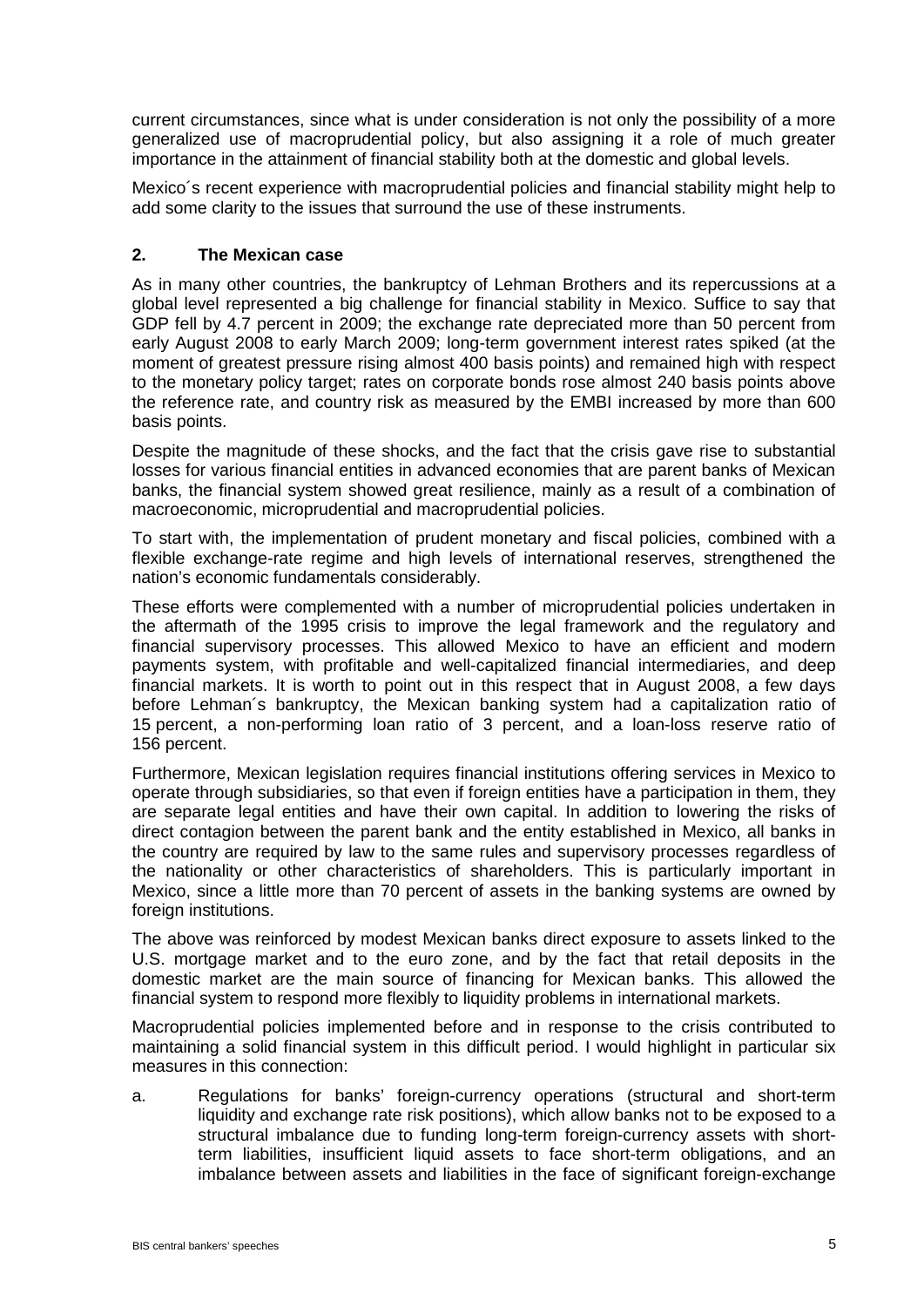moves. Together, these rules limited structural currency gaps and kept abrupt foreign exchange movements in 2008–09 from having an effect on the banking system through this channel.

- b. The establishment of a cap on exposure to related counterparties. In 2011, the rules on capital were changed with the aim of requiring banks to limit exposure to 25 percent of capital. The key aim of these measures was to prevent possible contagion of problems from related counterparties, including difficulties in foreign parent banks passed to subsidiaries, which is of great importance to Mexico given the proportion of assets held by foreign banks.
- c. In October 2012, Banco de México established the requirement to seek authorization from the central bank to make transfers of assets and implement other operations among banks operating in Mexico and related counterparties, when in one year these operations exceed 25 percent of Tier-1 capital. The objective is to ensure that these operations are carried out under market conditions.
- d. Caps on interbank exposures, including among other instruments net positions in derivatives and repurchase agreements. The financing cap among banks is equivalent to one time the Tier-1 capital of the lending institution. This rule has reduced the risk of interbank contagion.
- e. Higher limits on value at risk (VaR) for pension fund portfolios at times of high volatility. When a pension fund reaches its risk limit according to the VaR, it is required to unwind positions to reduce risk. During 2009–2010, taking into account the magnitude of the financial crisis, the size of these funds´ positions, and the effect that a massive sale of assets would have had at a time of great turmoil, funds were allowed to surpass the VaR limits. This prevented a precipitous re-composition of portfolios which would have triggered a vicious circle.
- f. The constitution of loan provisions as a function of expected rather than actual losses, for revolving consumer loans starting in 2009 and for mortgage portfolios, non-revolving consumer loans, and loans to federal and municipal entities since 2011.<sup>15</sup> In addition, the corresponding methodologies for commercial portfolios were published in June 2013. This allows the constitution of loan provisions in a gradual way and not at the moment losses materialize.

Despite the resilience shown by the Mexican financial system to the effects of the global crisis, the crisis highlighted the need to continuously evaluate possible sources of risk that could affect the functioning of the financial system as a whole, as well as the real sector. In this context, other macroprudential measures, among them counter-cyclical capital requirements and regulatory requirements for systemically important financial institutions, are under consideration. At the same time, the crisis demonstrated the importance of establishing mechanisms for coordination among different authorities with the aim of preventing or facing this type of crises.

Thus, in mid-2009 the authorities decided to create the Financial System Stability Council (CESF). This is an entity of evaluation, analysis, and coordination among financial authorities, oriented toward identifying risks to financial stability and proposing preventive policies or, should those risks materialize, minimize their impact. The Council is not a decision-making body, but rather a forum for cooperation and recommendation of courses of action, in which each participating authority is committed to promoting, in the context of its

<sup>&</sup>lt;sup>15</sup> Dynamic provisioning, an increasingly popular macroprudential tool, comprises in addition to expected loss provisioning systems as the one used in Mexico, through-the-cycle accumulation systems and trigger-based surcharge systems. See T. Wezel et. al., "Dynamic Loan Loss Provisioning: Simulations on Effectiveness and Guide to Implementation". IMF Working Paper, WP/12/110, May 2012.